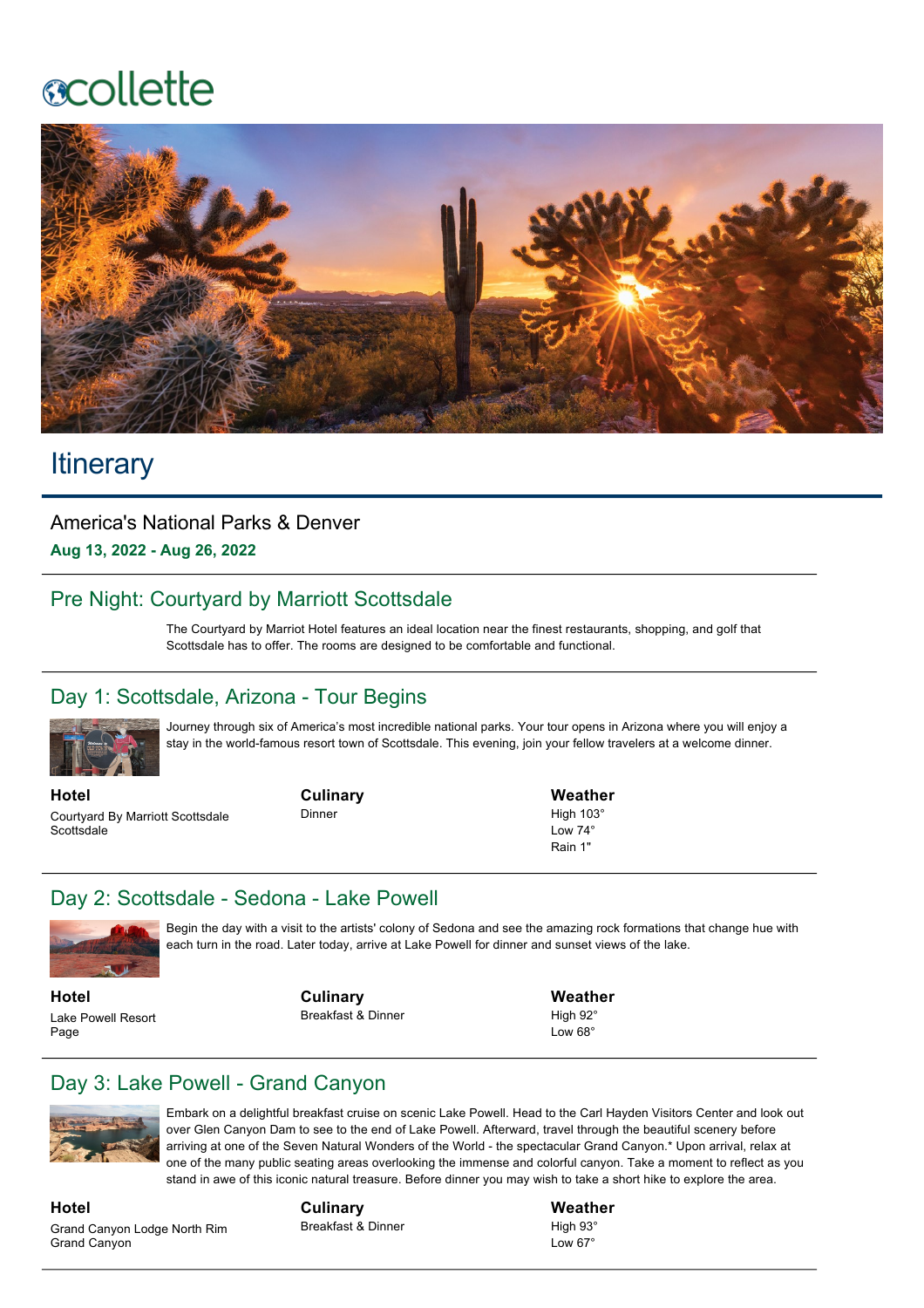#### Day 4: Grand Canyon - Bryce Canyon - Springdale, Utah

**Culinary**



Today's journey takes you to Bryce Canyon National Park, truly one of the most spectacular scenic wonders of the world. The formations within the park, called Hoodoos, are the creation of wind and water erosion over eons of time. Iron oxidizing within the rock causes the natural orange and red hues that color these formations. End your day in Springdale, the gateway to Zion National Park.

#### **Hotel**

Holiday Inn Express/springdale Zion Park Inn Breakfast & Dinner Springdale

#### **Weather** High 95° Low 66° Rain 1"

#### Day 5: Zion National Park



In terms of sheer magnitude and color, few places on Earth match the beauty of Zion National Park. Marvel at red and white sandstone cliffs as you take a full day to explore Utah's first national park. Climb aboard Zion's open-air tram and wind your way alongside the Virgin River and through the 2,400-foot deep, half-mile wide Zion Canyon. This afternoon, venture off on your own to explore the park independently.

**Hotel** Holiday Inn Express/springdale Zion Park Inn Breakfast **Springdale Culinary** **Weather** High 95° Low 66° Rain 1"

**Weather** High 89°  $L_{\text{OM}}$  62 $^{\circ}$ 

## Day 6: Springdale - Salt Lake City



Enjoy a tour of Salt Lake City featuring the Great Salt Lake and the Utah State Capitol building. Then, take the rest of the day and evening to relax or explore more on your own. Perhaps you will choose to explore Temple Square – a beautifully landscaped area set in the heart of downtown. The square's centerpiece is the 6-spired granite Salt Lake Temple, and adjacent to this imposing structure is the domed Tabernacle, home of the famous Mormon Tabernacle Choir and the great Tabernacle organ.

**Hotel**

Salt Lake Marriott Downtown At City Creek Salt Lake City

**Culinary**

Breakfast

## Day 7: Salt Lake City - Jackson Hole, Wyoming



En route to Wyoming you will see the majestic Bear Lake Summit. Later, arrive in the cowboy town of Jackson and experience a fun-filled evening of cowboy entertainment and a traditional chuck wagon\*\* dinner.

**Hotel** Snow King Resort Jackson Hole

**Culinary** Breakfast & Dinner **Weather** High 78° Low 39° Rain 1"

## Day 8: Jackson Hole



The day is yours to enjoy Jackson Hole. From hiking and river-rafting to shopping and sampling the local cuisine, there are endless activities to make the most of your day.

**Hotel** Snow King Resort Jackson Hole

**Culinary** Breakfast

**Weather**

High 78° Low 39<sup>°</sup> Rain 1"

## Day 9: Jackson Hole - Grand Teton & Yellowstone National Parks



From Jackson Hole, pass through Grand Teton National Park. Towering more than a mile above the valley of Jackson Hole, the Grand Teton rises to 13,770 feet. Twelve Teton peaks reach above 12,000 feet and support a dozen mountain glaciers. The Teton Range is the youngest range in the Rockies and displays some of North America's oldest rocks. Later, arrive at the amazing Yellowstone National Park\*\*\* and explore the park's incredible sights. Experience the world-famous Old Faithful Geyser, a fountain of steam that rises more than 130 feet in the air.

**Hotel** Canyon Lodge Yellowstone National Park **Culinary** Breakfast

# **Weather**

High 70° Low 37° Rain 2"